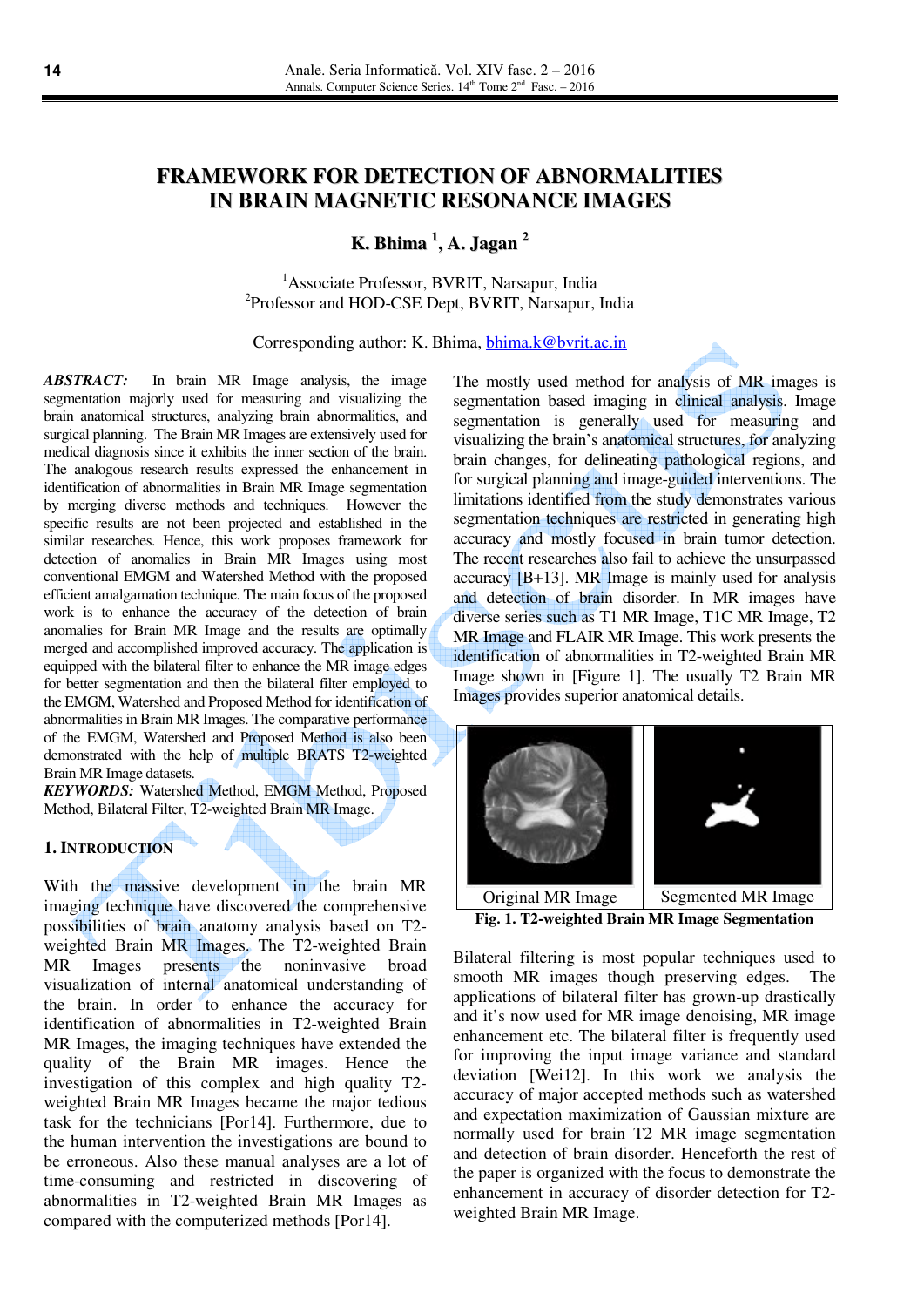The rest of the paper is organized as follows, in Section 2 this paper discuss about the Existing techniques for identification of abnormalities in Brain MR Images, in Section 3 this paper discuss about Framework for Detection of Abnormalities in Brain Magnetic Resonance Images, in Section 4 presents the results tested on multiple T2 MR Image datasets and discussion about results and in Section 5 presents the conclusions.

### **2. RELATED WORKS**

The extraction of the features from the medical images makes the major outcome of the analysis. The segmentation techniques of the medical image are the most widely used for medical analysis [B+13, L+14, L+12]. The parallel researches have proposed multiple significant algorithms for image segmentation in 3D image visual analysis for detecting medical disorders. The researches carried out in image segmentation are classified into two major categories as supervised and unsupervised. The supervised techniques are automatic and outcomes into a high density output images and in the other hand the unsupervised techniques extracts the features and results into a feature extracted image. A wide variety of medical image segmentation techniques are been deployed to detect the brain tumors from the MR images. Some of the techniques [S+09, L+14, GS13, L+12, S+10] are compared here [Table 1]. Hence with this understanding, the next research direction is clear to have some segmentation technique to improve the possibilities of the accuracy with the scope of reduced time complexity.

## **Table 1. MR image analysis techniques for brain tumor detections**

| Technique                       | Observation              |  |
|---------------------------------|--------------------------|--|
| K – Mean Technique              | <b>High Accuracy and</b> |  |
|                                 | <b>High Complexity</b>   |  |
| $C - Mean$ Technique            | <b>High Accuracy and</b> |  |
|                                 | <b>High Complexity</b>   |  |
| <b>Fuzzy Knowledge-Based</b>    | Low Accuracy and Low     |  |
| <b>Seeded Region Growing</b>    | Complexity               |  |
| Technique                       |                          |  |
| <b>Gaussian Mixture</b>         | Medium Accuracy and      |  |
| Technique                       | <b>Medium Complexity</b> |  |
| <b>Expectation Maximization</b> | Medium Accuracy and      |  |
| - Gaussian Mixture              | <b>Medium Complexity</b> |  |
| Technique                       |                          |  |
| <b>Watershed Techniques</b>     | Medium Accuracy and      |  |
|                                 | <b>Medium Complexity</b> |  |
| <b>Support Vector</b>           | High Accuracy and        |  |
| Mechanism                       | Low Complexity for       |  |
|                                 | specific datasets        |  |
| <b>Conditional Random Field</b> | High Accuracy and        |  |
| with Global Classification      | Low Complexity for       |  |
|                                 | specific datasets        |  |

Thus this work presents the improvement of the accuracy for the detection of abnormalities in T2 weighted Brain MRI and also presents the comparative performance of the EMGM, Watershed and Proposed Method for the identification of abnormalities in T2 weighted Brain MR Images.

#### **3. FRAMEWORK FOR DETECTION OF**

### **ABNORMALITIES IN BRAIN MAGNETIC RESONANCE IMAGES**

The major principles behind this work is the identification of abnormalities in T2-weighted Brain MR Images, Improve the accuracy of the detection of brain anomalies in T2-weighted Brain MR Image with Proposed Method and also obtain the relative performance of EMGM, Watershed and Proposed Method for the detection of brain anomalies in T2 weighted MR Images.



**Fig. 2. Block Diagram of the Proposed Work**

The MR Image techniques for producing the visual representation of brain images result in different types such as T1 MRI, T1C MRI, T2 MRI and FLAIR MRI and the analysis exhibits the accuracy of T2 images is elevated for detecting the anomalies. Therefore in this work focused on T2-weighted Brain MR Image to carry out the proposed method. The presented methods of EMGM, Watershed and Proposed Method shown in [Figure 2] are equipped with the bilateral filter for the better segmentation of T2-weighted Brain MR Image and detection of brain anomalies in brain. The core framework of presented approach has been demonstrated in [Figure 3].

#### **3.1 EMGM Method**

The Expectation maximization (EM) method [GBD11, Wei12] is an iterative two phase method mostly used to locate maximum likelihood factor of a given statistical model and the name of the method is specified by the names of the two phases such as Expectation and Maximization. The EM method is representation of distribution of intensities by mixture of weighted Gaussians. The EM method is an iterative process used to estimate the maximum-likelihood when the observations are incomplete and EM method has two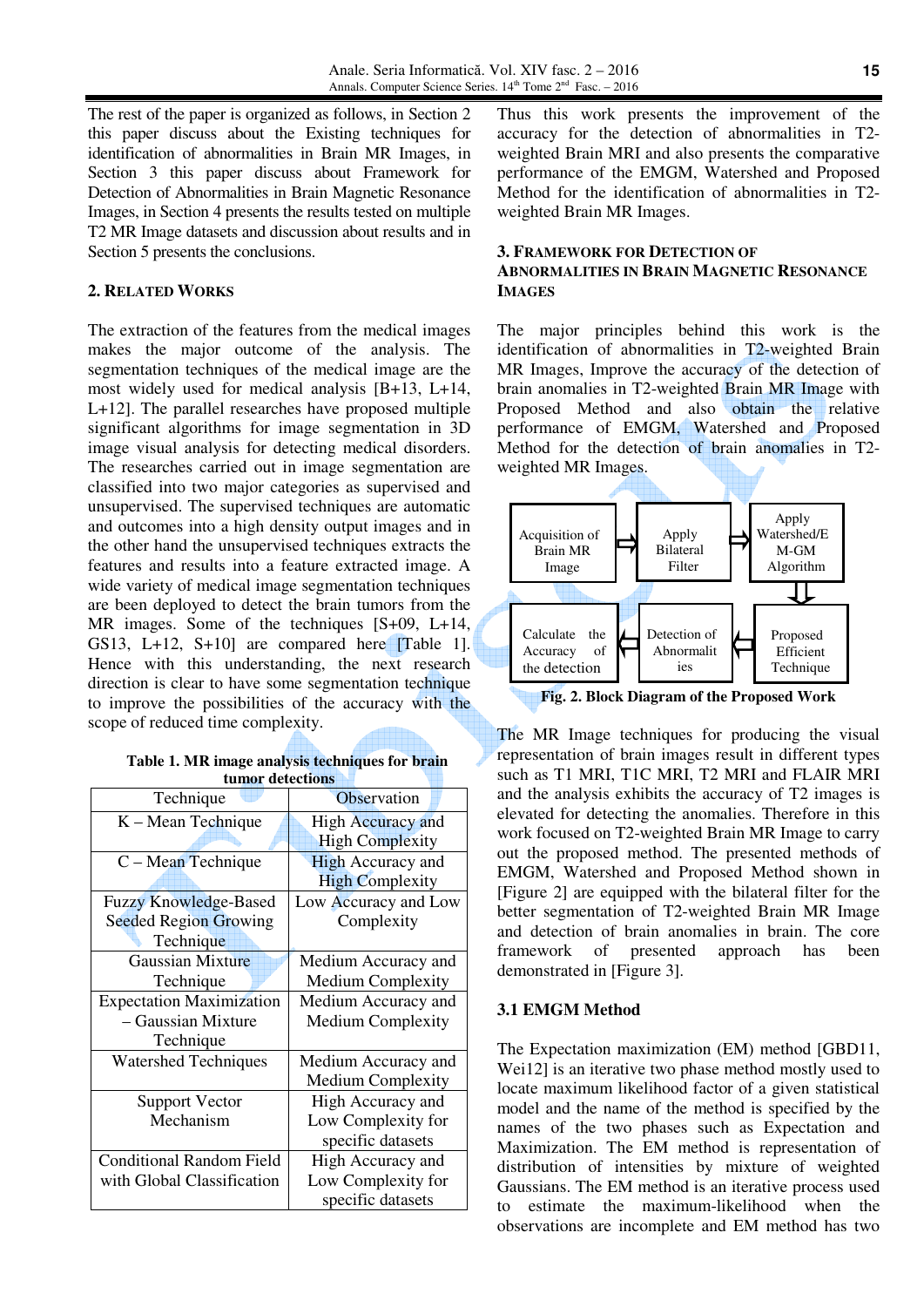phases such as Expectation (E) and Maximization (M), these phases are carries out iteratively till the end results converge. The as Expectation (E) phase estimates an expectation of the likelihood by including the latent variables as if they were observed and a Maximization (M) phase, which calculate the maximum likelihood estimates of the parameters by maximizing the expected likelihood found on the previous Expectation (E) phase. The parameters found on the Maximization (M) phase are subsequently used to initiate a further Expectation (E) phase and the procedure is repeated until convergence

The EMGM method for identification of abnormalities in T2-weighted Brain MR Image is described as follows:

The Step1 and Step7 are common to all methods such as EMGM, Watershed and Proposed Method.

- Step1 Bilateral Filter is applied on T2-weighted Brain MR Image to suppress the image region from the surrounding. (This step is common to all the Methods).
- Step2 EM-GM method is applied on T2-weighted Brain MR Image for segmentation of Anomalous regions.
- Step3 Mean and variance matrix are initialized and prior probability is initialized uniformly.
- Step4 Expectation Step (E-Step), in this step the algorithm finds the maxima in each region. Calculate membership probability of each image region.
- Step5 Maximization Step (M-Step), Calculate mean and variance of each Gaussian component using membership probability obtained in E-Step.
- Step6 E and M steps are repeated until convergence. Detect the anomalous region on the brain MR image.
- Step7 Segmented T2-weighted Brain MR Image is compared with corresponding Truth MR Image to determine the accuracy of the detection. (This step is common to all the Methods).

Finally, the likelihood to be calculated to converge and EMGM method is shown in proposed Framework for identification of Abnormalities in T2-weighted Brain MR Image is depicted in [Figure 3].

#### **3.2 Watershed Method**

The watershed [S+09, RM00, Li11] method is described as morphological gradient based segmentation for this work and the minimal watershed method is illustrated in [Figure 2].The objective of the watershed algorithm [Por14, B+13, S+16, GS13] is to improve the accuracy of the image segmentation, Watershed algorithm is depicted in [Figure 3]. A markers [B+13, S+16] are connected component belong to an image, Marker overcome the over-segmentation

difficulty in the watershed method and markers consist of the internal markers and external markers, the internal marker related among objects of interest and the external markers related among the background.

The marker usually consists of two steps that is preprocessing and find the condition those markers essential to persuade and detection of anomalies in Brain MR Image using Marker based watershed method is shown in [Figure 3].

- Employ the internal markers to acquire watershed lines of the gradient of the Brain MR image to be segmented.
- Employ the obtained watershed lines as external markers.
- Each region defined by the external markers contains a single internal marker and part of the background
- The problem is reduced to partitioning each region into two parts i.e. object such as containing internal markers and a single background such as containing external markers.

The Watershed method for identification of abnormalities in T2-weighted Brain MR Image is described as follows:

The EMGM method Step1 and Step7 are common to all methods and same steps are applied to Watershed method.

- Step2 Internal and External markers are applied on T2-weighted Brain MR Image.
- Step3 Internal markers are the connected component of pixels associated with T2-weighted Brain MR Image and obtain watershed lines of the gradient of the T2-weighted Brain MR image to be segmented.
- Step4 External markers are the connected component of pixels associated with the background of the T2-weighted Brain MR image and are used to obtained watershed lines as external markers
- Step5 Marker based Watershed method is applied on T2-weighted Brain MR Image for segmentation of Anomalous regions.
- Step6 Detect the anomalous region on the T2 weighted Brain MR Image.

#### **3.3 Proposed Method**

The major focus of the proposed method is to enhance the accuracy of identification of abnormalities in T2 weighted Brain MR Image by finest merging of segmented regions of Watershed and EMGM methods. The Proposed method is equipped with the bilateral filter to enhance the MR image edges for better segmentation and subsequently the bilateral filter is employed to the EMGM Method, Watershed Method and Proposed method for identification of abnormalities in T2-weighted Brain MR Images. The Proposed method is depicted in [Figure 3].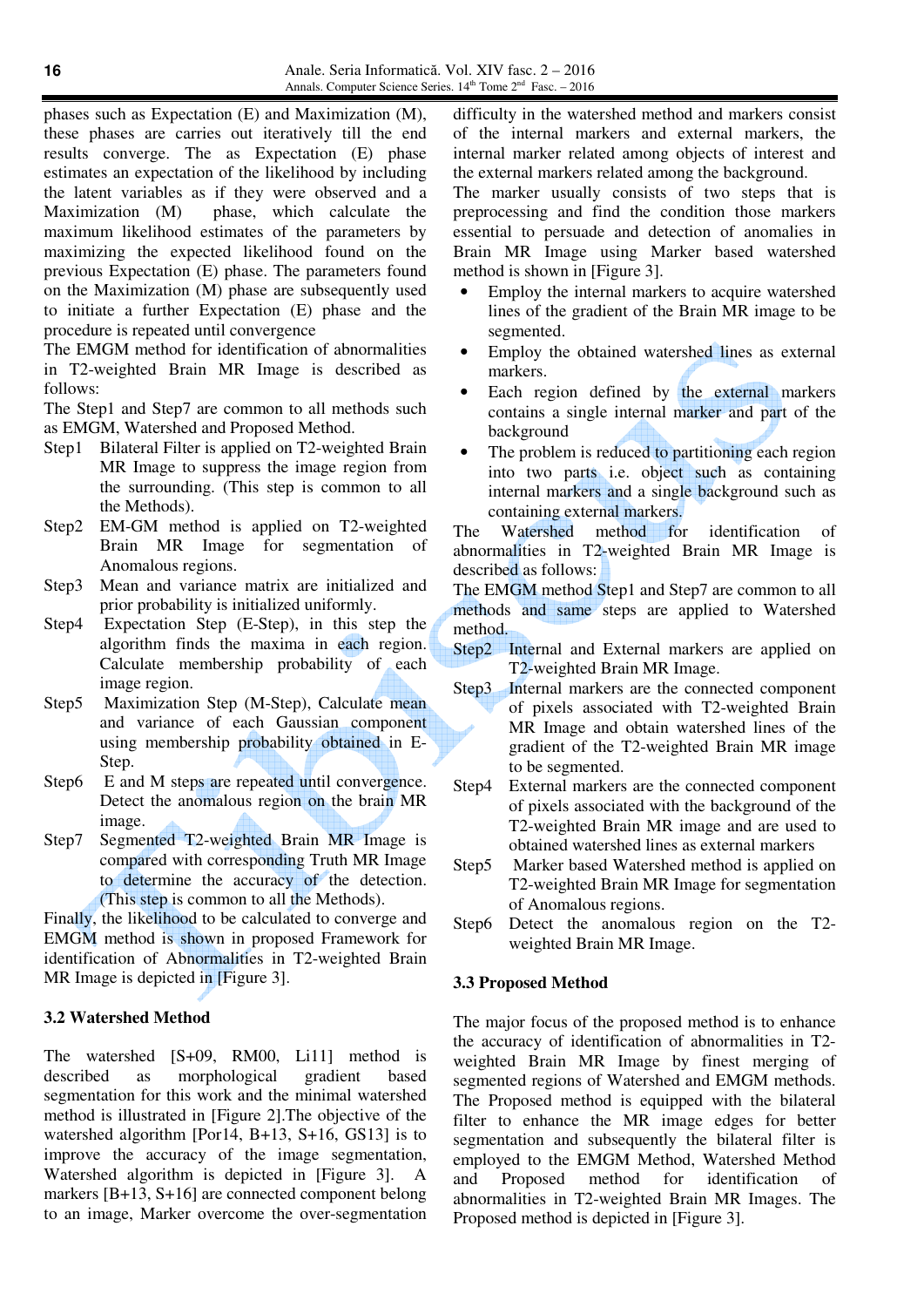

**Fig. 3. Proposed Framework for identification of Abnormalities in T2-weighted Brain MR Images** 

The proposed method for identification of abnormalities in T2-weighted Brain MR Image is described as follows:

The EMGM method Step1 and Step7 are common to all methods and same steps are applied to proposed method.

- Step2 Proposed method is applied on T2-weighted Brain MR Image for segmentation of Anomalous regions.
- Step3 Proposed method determines the number of segmented T2-weighted Brain MR Image regions in Watershed Method and EMGM Method.
- Step4 Compare all the segmented T2-weighted Brain MR Image regions of Watershed Method and EMGM Method to find the unique regions.
- Step5 Compare each Segment T2-weighted Brain MR Image from Watershed Method and EMGM Method to find the similar regions, if the regions are nearing neighbors, and then merge the regions.
- Step6 Mark the T2-weighted Brain MR Image regions with anomalies and detect the anomalous region on the Brain MR Image.

### **4 RESULTS AND DISCUSSIONS**

In order to demonstrate the results and theoretical construction presented in this work, we provide the MATLAB implementation of the framework to test the visual advantages of EMGM, Watershed and Proposed Method for the identification of abnormalities in T2weighted Brain MR Images. The presented applications has been tested for ten dissimilar dataset's of T2 weighted Brain MR Images and provided better results with proposed approach.

In our presented approach, we have analyzed the efficiency of EMGM, Watershed and Proposed Method for the identification of abnormalities in T2-weighted Brain MR Images and for this analysis; we have used the datasets from the most popular brain MR image BRATS datasets that contained the brain scan MR images along with their ground truth image. The segmentation results of the EMGM, Watershed and Proposed Method is presented in [Figure 4], [Figure 5] and [Figure 6].



**Fig. 4. T2-Weighted Brain MR Image Segmentation with EMGM Method**



**Fig. 5. T2-Weighted Brain MR Image Segmentation with Watershed Method**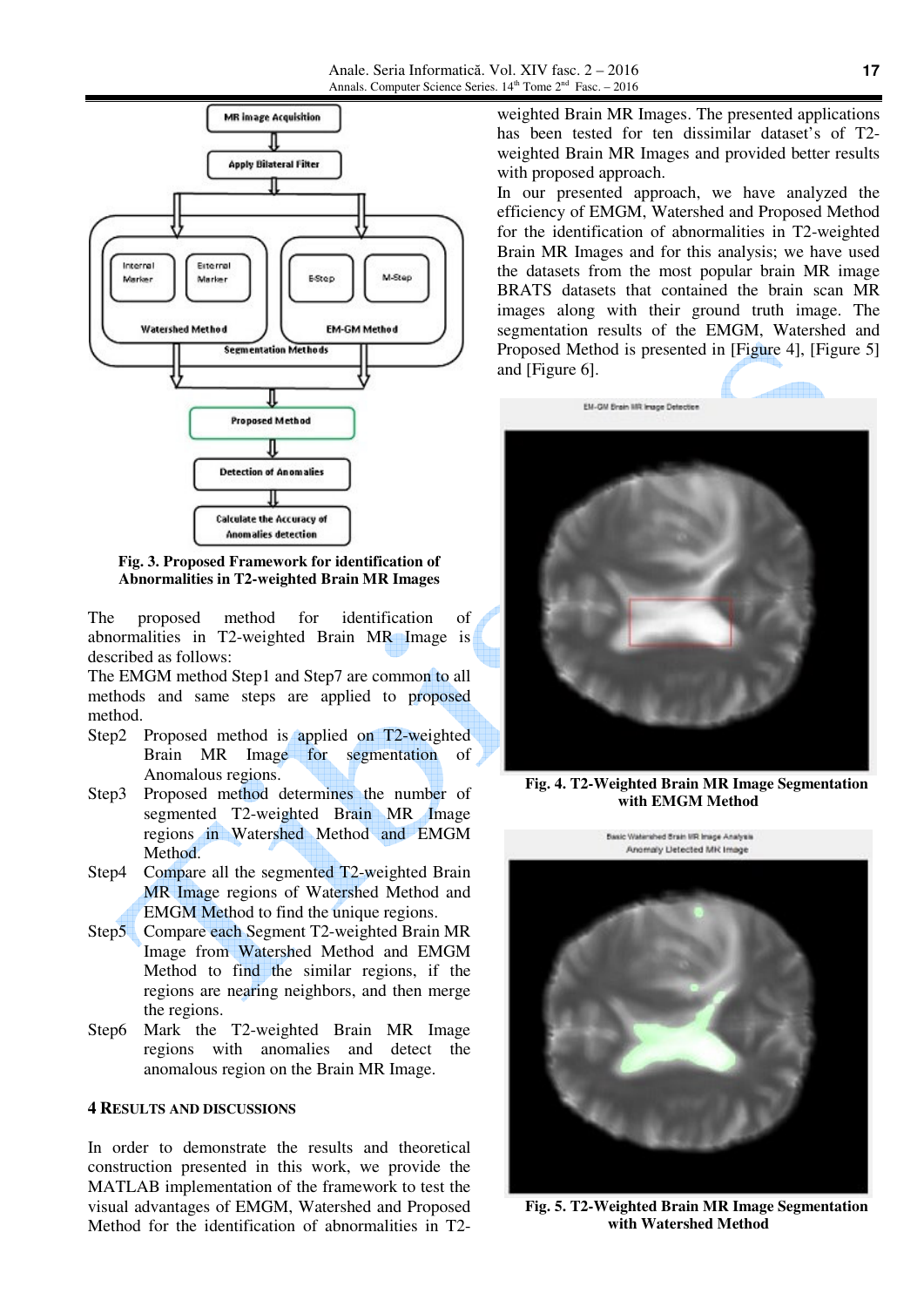Optimal Unification Technique for Detection of Anomalies in Brain MRI



**Fig. 6. T2-Weighted Brain MR Image Segmentation with Proposed Method** 

The accuracy of EMGM, Watershed and Proposed Method methods is measured by finding the comparison between the anomalies extracted from input T2-weighted Brain MR Images and the ground truth image of the parallel input image that is presented in the dataset. The comparative accuracy for EMGM, Watershed and Proposed Method is presented in is presented in [Table 2], [Table 3] and [Table 4].

| Table 2. The performance of the EMGM Method |  |
|---------------------------------------------|--|
| <b>T2-Weighted Brain MR Images</b>          |  |

| Image<br><b>Dataset</b><br>In MHA<br>format | Input File<br>Name | <b>Truth File</b><br>Name | <b>EM-GM</b><br>Method<br>Accuracy $(\% )$ |
|---------------------------------------------|--------------------|---------------------------|--------------------------------------------|
| Dataset 1                                   | <b>MRI01 T2</b>    | MRI01 truth               | 95.99                                      |
| Dataset 2                                   |                    | MRI02 T2 MRI02 truth      | 98.29                                      |
| Dataset 3                                   |                    | MRI03 T2 MRI03 truth      | 91.64                                      |
| Dataset 4                                   |                    | MRI04 T2 MRI04 truth      | 91.86                                      |
| Dataset 5                                   |                    | MRI05 T2 MRI05 truth      | 95.36                                      |
| Dataset 6                                   |                    | MRI06 T2 MRI06 truth      | 92.87                                      |
| Dataset 7                                   |                    | MRI07 T2 MRI07 truth      | 92.19                                      |
| Dataset 8                                   |                    | MRI08 T2 MRI08 truth      | 91.57                                      |
| Dataset 9                                   |                    | MRI01 $T2$ MRI01 truth    | 85.5                                       |
| Dataset 10                                  |                    | MRI02 T2 MRI02 truth      | 97.47                                      |

The input T2-weighted Brain MR Image dataset is segmented with EM-GM method and the acquired average accuracy is 93.274 %.

| Table 3. The performance of the Watershed Method |
|--------------------------------------------------|
| for T2-Weighted Brain MR Images                  |

| for 12 weighted brain win mages |                 |             |           |
|---------------------------------|-----------------|-------------|-----------|
| Image                           |                 |             | Watershed |
| <b>Dataset</b>                  | Input File      | Truth File  | Method    |
| In MHA                          | Name            | Name        | Accuracy  |
| format                          |                 |             | $(\%)$    |
| Dataset 1                       | <b>MRI01_T2</b> | MRI01_truth | 96.09     |
| Dataset 2                       | <b>MRI02 T2</b> | MRI02 truth | 98.29     |
| Dataset 3                       | <b>MRI03 T2</b> | MRI03_truth | 96.05     |
| Dataset 4                       | <b>MRI04 T2</b> | MRI04 truth | 93.02     |
| Dataset 5                       | <b>MRI05 T2</b> | MRI05_truth | 95.6      |
| Dataset 6                       | <b>MRI06_T2</b> | MRI06_truth | 93.32     |
| Dataset 7                       | <b>MRI07_T2</b> | MRI07 truth | 92.72     |
| Dataset 8                       | <b>MRI08 T2</b> | MRI08_truth | 91.88     |
| Dataset 9                       | <b>MRI01 T2</b> | MRI01 truth | 88.48     |
| Dataset 10                      | <b>MRI02 T2</b> | MRI02 truth | 97.46     |
|                                 |                 |             |           |

The input T2-weighted Brain MR Image dataset is segmented with EM-GM method and the acquired average accuracy is 93.274 %.

| Table 4. The performance of the Proposed Method |  |
|-------------------------------------------------|--|
| for T2-Weighted Brain MR Images                 |  |

| Image      |                   |                            | Proposed |
|------------|-------------------|----------------------------|----------|
| Dataset    | <b>Input File</b> | Truth File                 | Method   |
| In MHA     | Name              | Name                       | Accuracy |
| format     |                   |                            | $(\%)$   |
| Dataset 1  | <b>MRI01 T2</b>   | MRI01_truth                | 97.09    |
| Dataset 2  |                   | MRI02 T2 MRI02 truth       | 99.29    |
| Dataset 3  |                   | MRI03 $T2$ MRI03 truth     | 97.05    |
| Dataset 4  | <b>MRI04 T2</b>   | MRI04 truth                | 94.02    |
| Dataset 5  | <b>MRI05_T2</b>   | MRI05 truth                | 96.6     |
| Dataset 6  | <b>MRI06 T2</b>   | MRI06 truth                | 96.65    |
| Dataset 7  | <b>MRI07_T2</b>   | MRI07_truth                | 93.72    |
| Dataset 8  | <b>MRI08_T2</b>   | MRI08_truth                | 92.88    |
| Dataset 9  |                   | $MRI01_T2$ $MRI01_t$ truth | 89.47    |
| Dataset 10 |                   | MRI02 T2 MRI02 truth       | 98.46    |

The input T2-weighted Brain MR Image dataset is segmented with EM-GM method and the acquired average accuracy is 95.52 %.



**Fig. 7. Comparison of Watershed Method, EM-GM Method and Proposed Method**